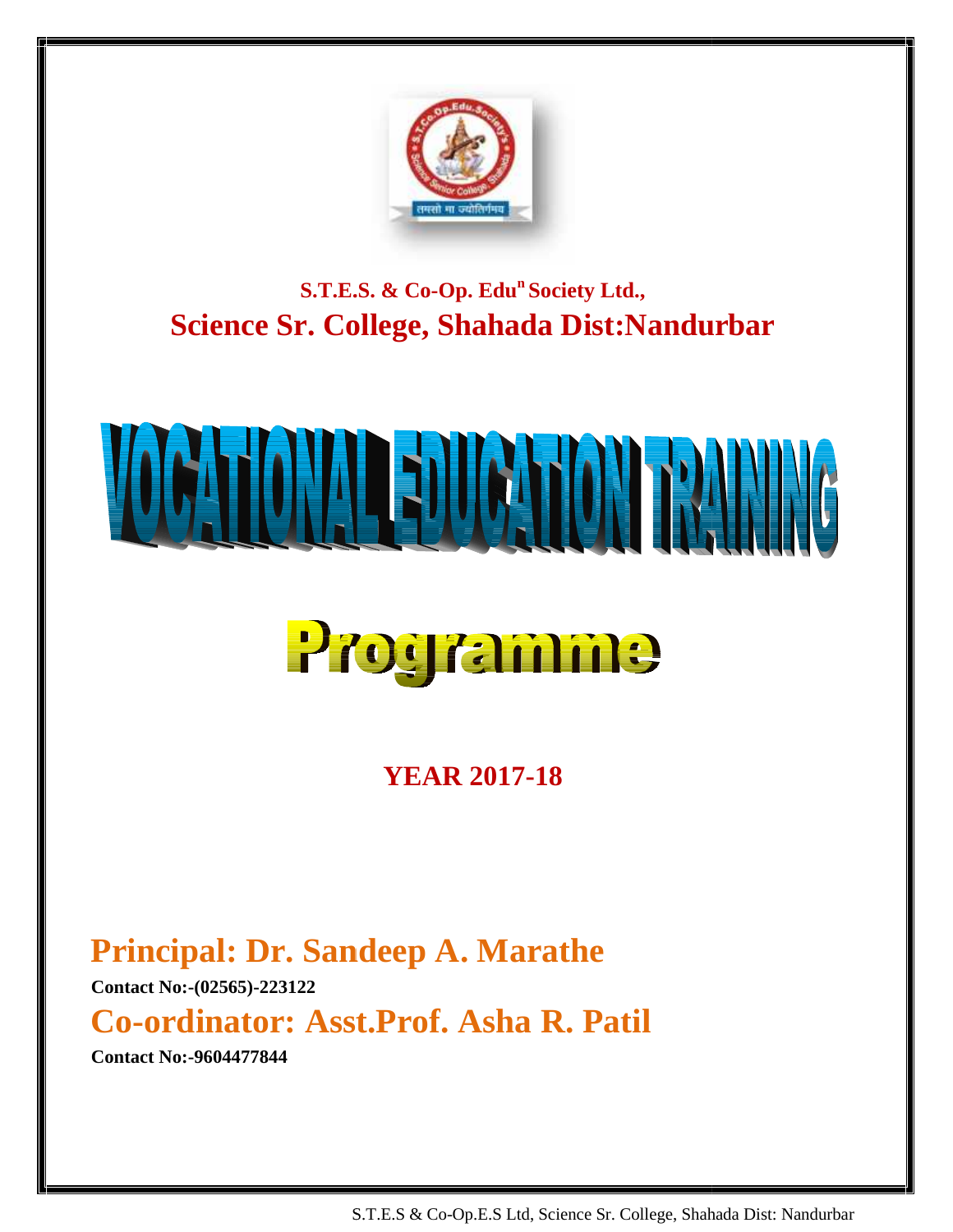

#### **S. T. E. S. & Co-Op. Edu<sup>n</sup> Society Ltd.,** s. <del>T</del>. E. S. & Co-Op. Edu<sup>n</sup> Society Ltd.,<br>**Science Sr. College, Shahada Dist:Nandurbar**

#### **Vocational Education Training (VET) Programme 2017-18**



#### **Vision:**

To developed skill and empowerment to poor and unemployed youth through skills and livelihoods.

#### **Goals:**

- College is to help our students to enhance their job skills.
- Students are encouraged to try to find training in the occupational field.
- Build the confidence to find job easily.
- To improve, extension of skills and create economic opportunities in different fields. loped skill and empowerment to poor and unemployed youth through skills and livelihood<br>
:<br>
College is to help our students to enhance their job skills.<br>
Students are encouraged to try to find training in the occupational f

#### **Course Offered:-**

- *F.Y.Students :- 1.Electronics*
- *S.Y.Students :- Building Construction Building Construction*
- *T.Y Students:- Automobile*

#### *Future Opportunity*

- Electronic Field
- Building Assistant
- Construction Field<br>• Automobile Field
- Automobile Field

**Note:-Only S. T. E. S. & Co-Op. Edu<sup>n</sup> S. Ltd. Science Sr.College, Shahada. Students are enrolled for S.<sup>n</sup> Students for this Programme Programme**

#### **CONTACT US**

| $\triangleright$ Asst. Prof. Asha R. Patil      | <b>Head</b> , Computer Department |                                                          | 9860594565 |  |
|-------------------------------------------------|-----------------------------------|----------------------------------------------------------|------------|--|
| $\triangleright$ Dr. Deepali M. Gavande         | <b>Head ,Zoology Department</b>   |                                                          | 7020981630 |  |
|                                                 | Duration:-30 days Time 9:00am     |                                                          |            |  |
| <b>Resource Person:- 1. Mr. B. N. Chaudhary</b> |                                   | 2. Mr. S. G. Patil 3. Mr. M. M. Ahire 4. Mr. B. R. Patil |            |  |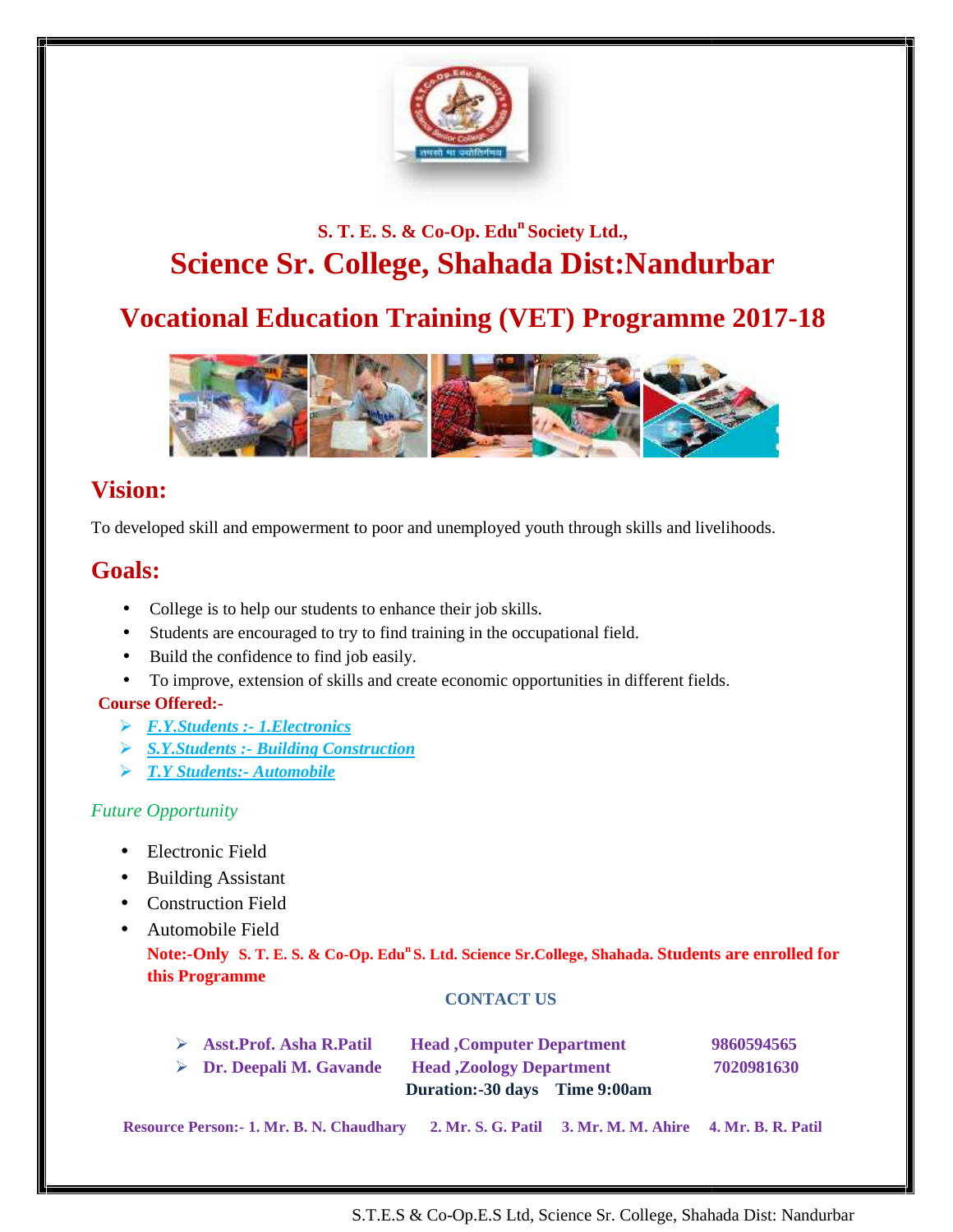

#### **S. T. E. S. & Co-Op. Edu<sup>n</sup> Society Ltd., Science Sr. College, Shahada**

*Vocational Education and Training Programme Syllabus Vocational* 

#### **Tread: ELECTRONICS TECHNOLOGY**

|                | <b>Paper Title: Applied and Industrial Electronics</b> |                                                                                                                    | Paper Code: 101 |
|----------------|--------------------------------------------------------|--------------------------------------------------------------------------------------------------------------------|-----------------|
| <b>Theory</b>  |                                                        |                                                                                                                    |                 |
| Sr.<br>No.     | Unit                                                   | Sub-unit                                                                                                           | <b>Period</b>   |
| $\mathbf{1}$   | <b>Electronic Timers</b>                               | 1.1 Introduction to IC-555<br>1.2 Astable , monostable multi vibrator<br>1.3 Application                           | 06              |
| $\overline{2}$ | Optoelectronic<br>Devices                              | 2.1 Photo diode<br>2.2 Photo Transistor<br>2.3 LDR<br>2.4 FOC                                                      | 05              |
| 3              | <b>Motors</b>                                          | 3.1 Motor Fundamentals<br>3.2 Speed Control of Motor<br>3.3 Applications                                           | 05              |
| $\overline{4}$ | Modern Electronic<br>Machine                           | 4.1 Copier (Xerox)<br>4.2 Scanner<br>4.3 Lamination Machine<br>4.4 I-Card making<br>4.5 Emergency Light<br>4.6 Fax | 14              |

#### **Practical -**

| Sr.<br>No.     | <b>List of Practical's</b>                       | <b>Periods</b> |
|----------------|--------------------------------------------------|----------------|
|                | Study of IC-555 in Monostable mode               |                |
| 2              | Study of IC-555 in Astable mode                  |                |
| 3              | <b>Demonstration Of Copier Machine</b>           |                |
| $\overline{4}$ | Demonstration Of Scanning of document            |                |
| 5              | Construct a circuit of speed control of DC motor |                |
| 6              | Study - characteristic of Photo Diode            | ◠              |
| 7              | Demonstration of FAX machine.                    |                |
| 8              | Construct and Study FSK using IC-555             |                |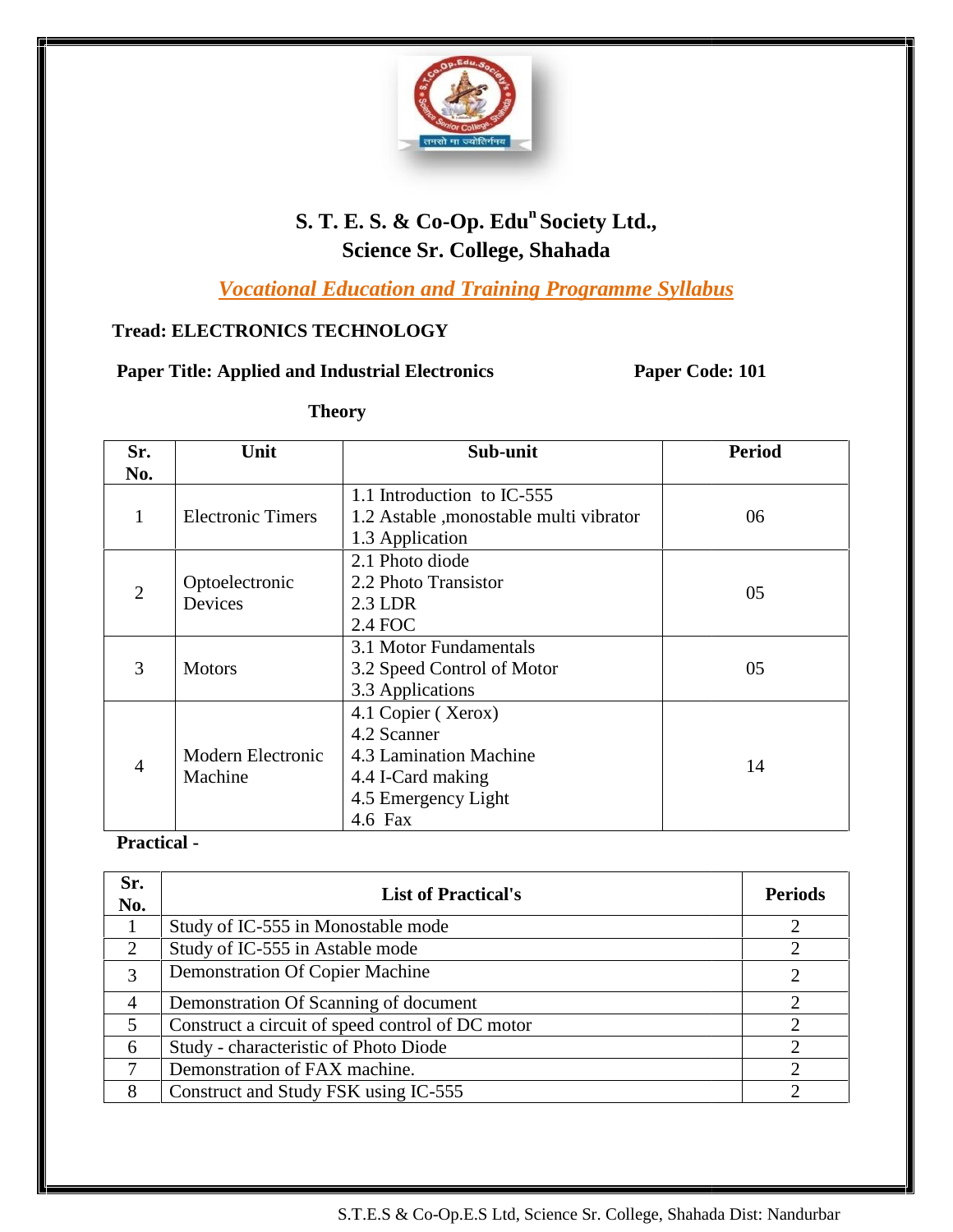

#### **S. T. E. S. & Co-Op. Edu<sup>n</sup> Society Ltd., Science Sr. College, Shahada**

*Vocational Education and Training Programme Syllabus Vocational* 

#### **Tread: - Construction Technology Construction**

#### **Paper Title - Building Material & Safety Management Paper Code: 102**

#### **Theory**

| Sr.No          | Unit          | Sub-unit                                                                                                                                                                                                                                                                                                                                                                                                                                                                                       | <b>Period</b> |
|----------------|---------------|------------------------------------------------------------------------------------------------------------------------------------------------------------------------------------------------------------------------------------------------------------------------------------------------------------------------------------------------------------------------------------------------------------------------------------------------------------------------------------------------|---------------|
| 1              | Stone         | 1.1 Introduction<br>1.2 Usefulness of stone in construction industry<br>1.3 Trading business of stone and its product<br>1.4 Types of stone from different rocks Like-<br>Quartzite, marble, granite etc<br>1.5 Properties of different types of stones                                                                                                                                                                                                                                        | 6             |
| $\overline{2}$ | Aggregates    | 2.1 Introduction:-Explain importance of<br>aggregate in concrete as well as in<br>Construction industry.<br>2.2 Definition and properties of good quality<br>Aggregates<br>2.3 Types of aggregates according to source,<br>size, shape etc<br>2.4 Applications                                                                                                                                                                                                                                 | 10            |
| 3              | <b>Bricks</b> | 3.1 Introduction History of brick and general<br>information.<br>3.2 Function of bricks in building construction<br>Industry<br>3.3 Soil B.B. bricks : properties of bricks<br>3.4 Fire bricks: general, properties, Uses etc.<br>3.5 Fly ash bricks: general, properties, Uses etc<br>3.6 Concrete bricks solid and hollow block,<br>general, properties, Uses etc<br>3.7 Light weight bricks. (AAC/ ACC / ALC<br>bricks)Autoclaved aerated concrete bricks.<br>general, properties, Uses etc | 14            |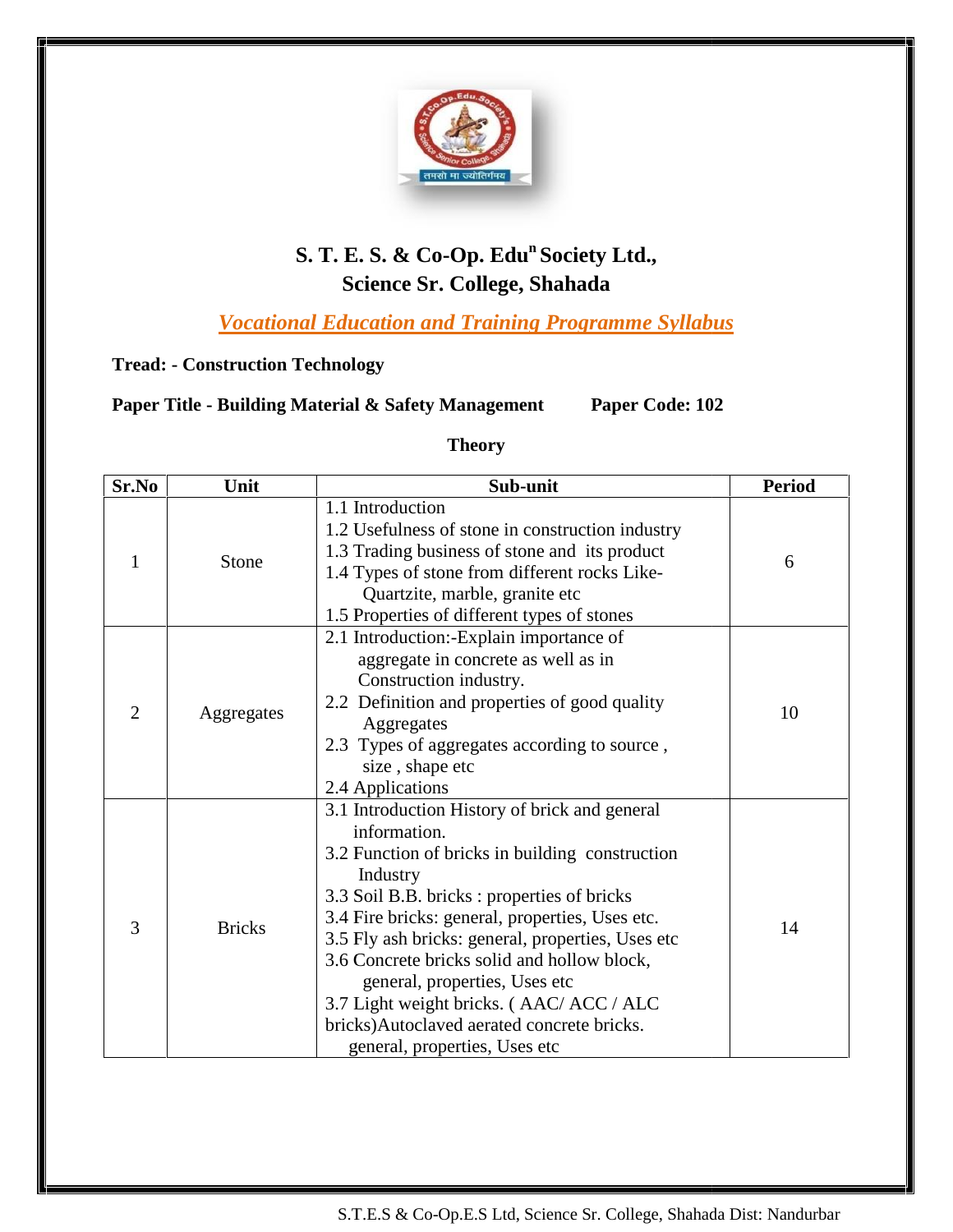#### **PRACTICAL-**

| Sr. No                                                                             | <b>Practical</b>                                                               | <b>Periods</b> |  |
|------------------------------------------------------------------------------------|--------------------------------------------------------------------------------|----------------|--|
|                                                                                    | Study of market for stones and their market forms.                             |                |  |
| Identification and use of different types of stone.<br>$\mathcal{D}_{\mathcal{L}}$ |                                                                                |                |  |
|                                                                                    | Durability test of different stone.                                            |                |  |
| $\mathcal{F}$                                                                      | Study of crusher project through PPT or recording & flow diagram.              | $\mathcal{D}$  |  |
| 4                                                                                  | Determine the bulking of sand and clay and silt content in an aggregate        |                |  |
|                                                                                    | To conduct field tests of bricks to prove the quality of different types of    |                |  |
|                                                                                    | bricks. Colour, surface, texture, size, absorption etc.                        |                |  |
| 6                                                                                  | Efflorescence test of bricks                                                   | $\mathcal{D}$  |  |
|                                                                                    | Dimensions and tolerance test of bricks                                        |                |  |
| 8                                                                                  | Determination of compressive strength of all types of bricks. Soil bricks, fly |                |  |
|                                                                                    | ash, AC, concrete bricks.                                                      |                |  |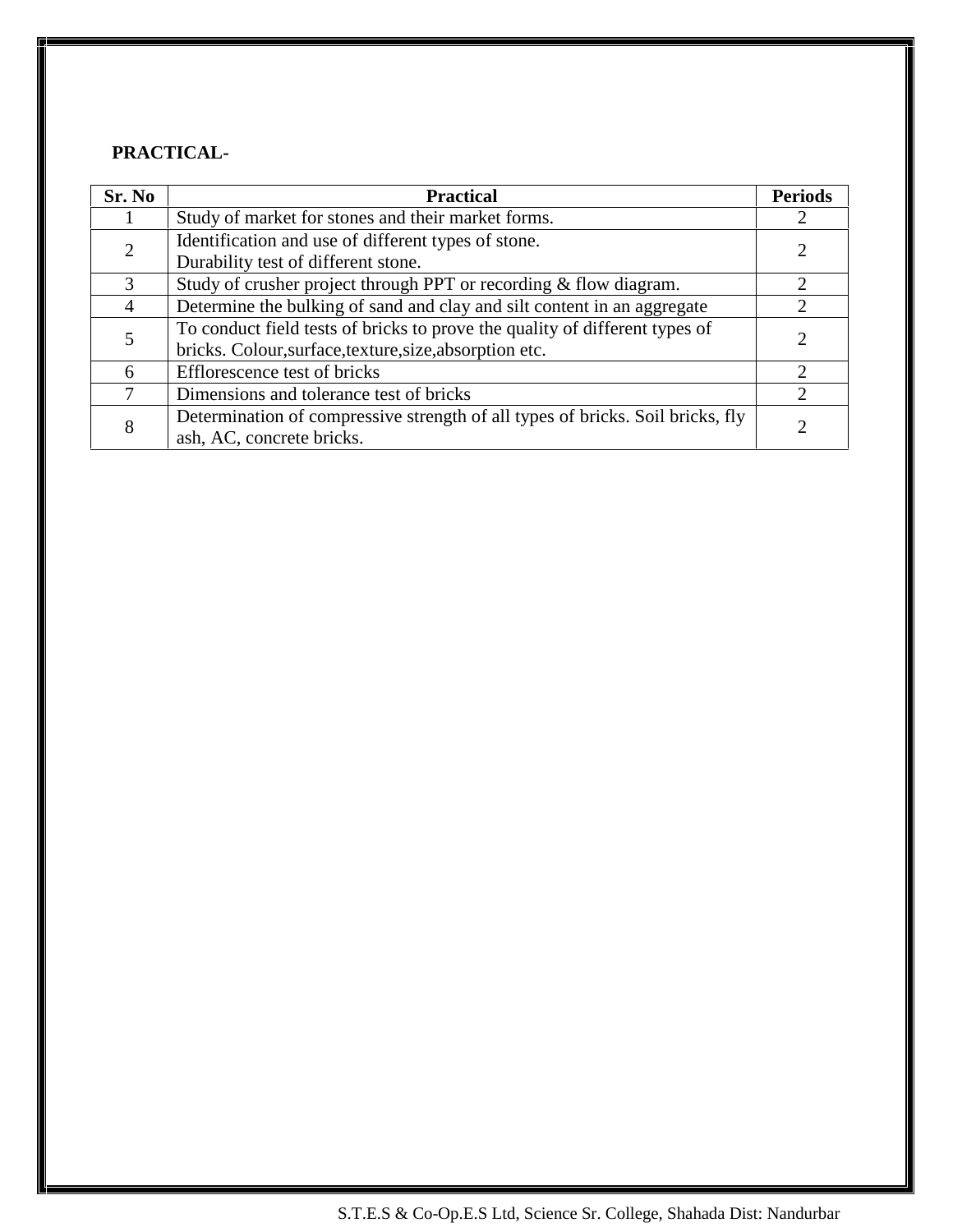

#### **S. T. E. S. & Co-Op. Edu<sup>n</sup> Society Ltd., Science Sr. College, Shahada**

*Vocational Education and Training Programme Syllabus Vocational* 

#### **Tread: - Construction Technology**

**Paper Title - Automotive Vehicle Technology Theory Paper Code: 103 Paper TitleVehicle TechnologyTheoryCode: UnitSr. No.** Unit **Conserversity Sub-unit Period**  $\|\|$  $1$  Clutch 1.1 Objectives/purpose to clutch 1.1 1.2 Classification of clutch 1.2 1.3 Parts of clutch and their function 1.4 General character of ideal clutch 1.5 Detail study of types of clutch friction 1.6 Clutch adjustments 1.7 How to operate clutch, Double operating 06  $2 \left| \right.$  Gear box 2.1 Introduction to gear box and its purpose 2.2 Resistance to speed of vehicle 2.3 Type of gear 2.4 Principle of gear box<br>2.5 Construction of gear<br>2.6 Over drive<br>2.7 Gear box sensor 2.5 Construction of gear 2.6 Over drive 2.7 Gear box sensor 08  $3 \qquad \qquad$  Brake 3.1 Introduction to brake 3.2 Function of brake 3.3 Characteristic of brake 3.4 Classification of brake a) external contacting b) internal contacting brake 3.5 Types construction and working of internal 3.6 Introduction of hand brake 3.7 Principles of hydraulic brake system 3.9 Brake bleeding 3.10 Characteristic of brake oil 3.11 Brake lining material 08  $4$  Wheels and tires 4.1 Purpose of tyre 4.2 Types of tyre-solid, pneumatic and tubeless 4.3 Types of wheels, split tyre, disc, pressed steel wire and spoked wheels 4.5 Repairs of tyres and tubes 4.5 05 5 vehicle repair Diagnosis of 9.1 Standard operation procedure for repair and servicing of vehicle 9.2 Use of skill i.e test drive, core skills, generic skills, writing skills writing skills03 1.3 Parts of clutch and their function<br>1.4 General character of ideal clutch<br>1.5 Detail study of types of clutch friction<br>1.6 Clutch adjustments<br>1.7 How to operate clutch, Double operating<br>2.1 Introduction to gear box and 3.1 Introduction to brake<br>
3.2 Function of brake<br>
3.3 Characteristic of brake<br>
3.4 Classification of brake a) external contactir<br>
b) internal contacting brake<br>
3.5 Types construction and working of internal<br>
3.6 Introducti 4.1 Purpose of tyre<br>4.2 Types of tyre-solid, pn<br>4.3 Types of wheels, split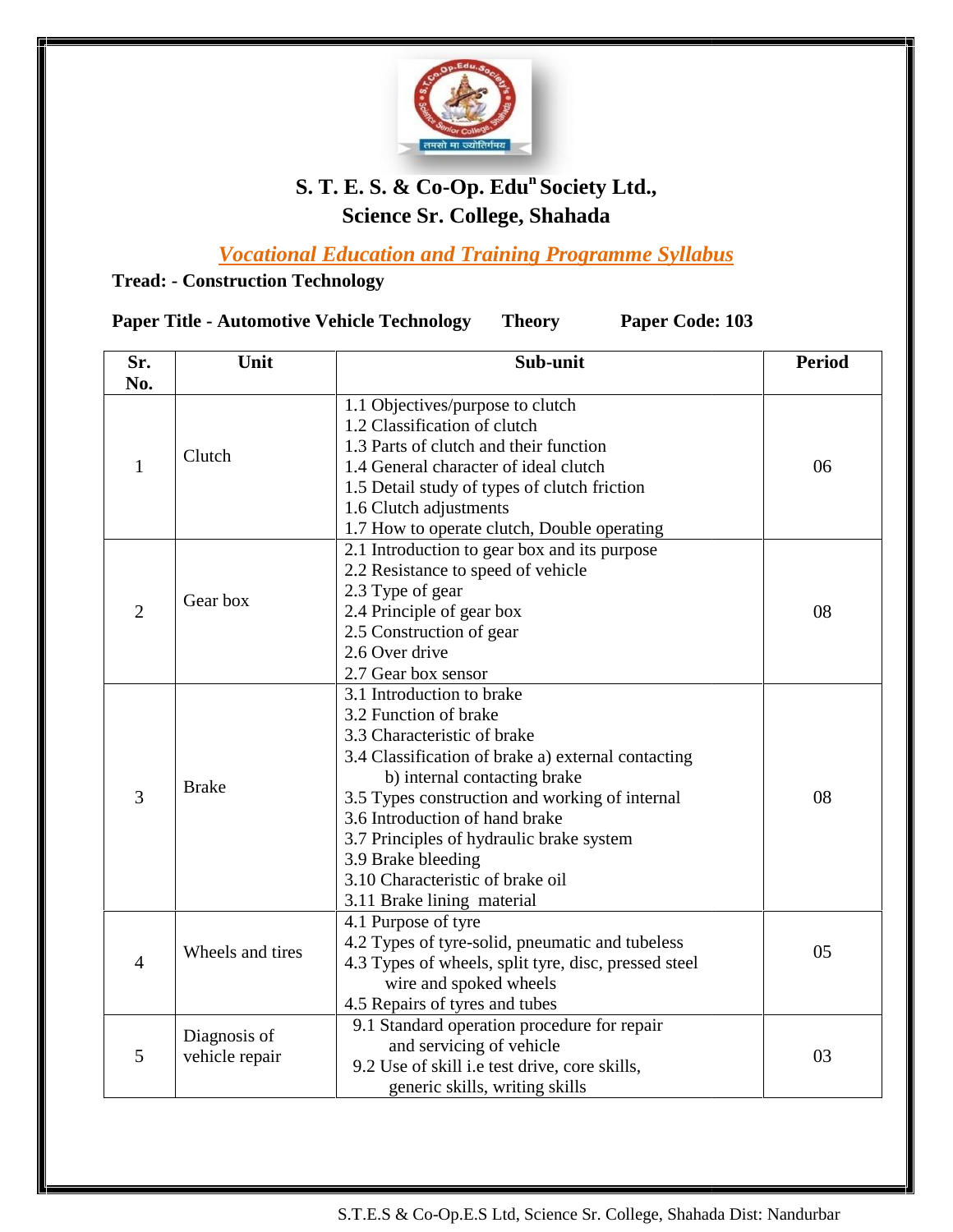#### **PRACTICAL-**

| Sr.            | <b>Practical</b>                                                                                                                                                                                 | <b>Periods</b>        |
|----------------|--------------------------------------------------------------------------------------------------------------------------------------------------------------------------------------------------|-----------------------|
| N <sub>0</sub> |                                                                                                                                                                                                  |                       |
| 1              | Dismantle multiplate clutch of any motorcycle, clean, inspect for worn out<br>plates and hub and, report on condition, suggest remedial measures, repair &<br>refit. Adjust free play of clutch. | $\mathcal{D}_{\cdot}$ |
| $\overline{2}$ | Dismantle hydraulic clutch. Check leakages of servo cylinders. Overhaul clutch<br>master cylinder check oil level. Change if necessary. bleed the system                                         |                       |
| 3              | Overhaul Gear Box of any four stroke motorcycle, clean, inspect, report<br>on condition , suggest remedial measures , repair & refit.                                                            | 2                     |
| $\overline{4}$ | Overhaul the Handle Bar Assembly of motorcycle.                                                                                                                                                  | $\overline{2}$        |
| 5              | Overhaul brake Master & Wheel cylinder of car/jeep.                                                                                                                                              | 2                     |
| 6              | Overhaul the disc brake system.                                                                                                                                                                  | $\overline{2}$        |
| 7              | To top up Brake fluid and carry out Brake Bleeding process.                                                                                                                                      | 2                     |
| 8              | Study and demonstrate wheel balancing process of a car.                                                                                                                                          | 2                     |





S.T.E.S & Co-Op.E.S Ltd, Science Sr. College, Shahada Dist: Nandurbar